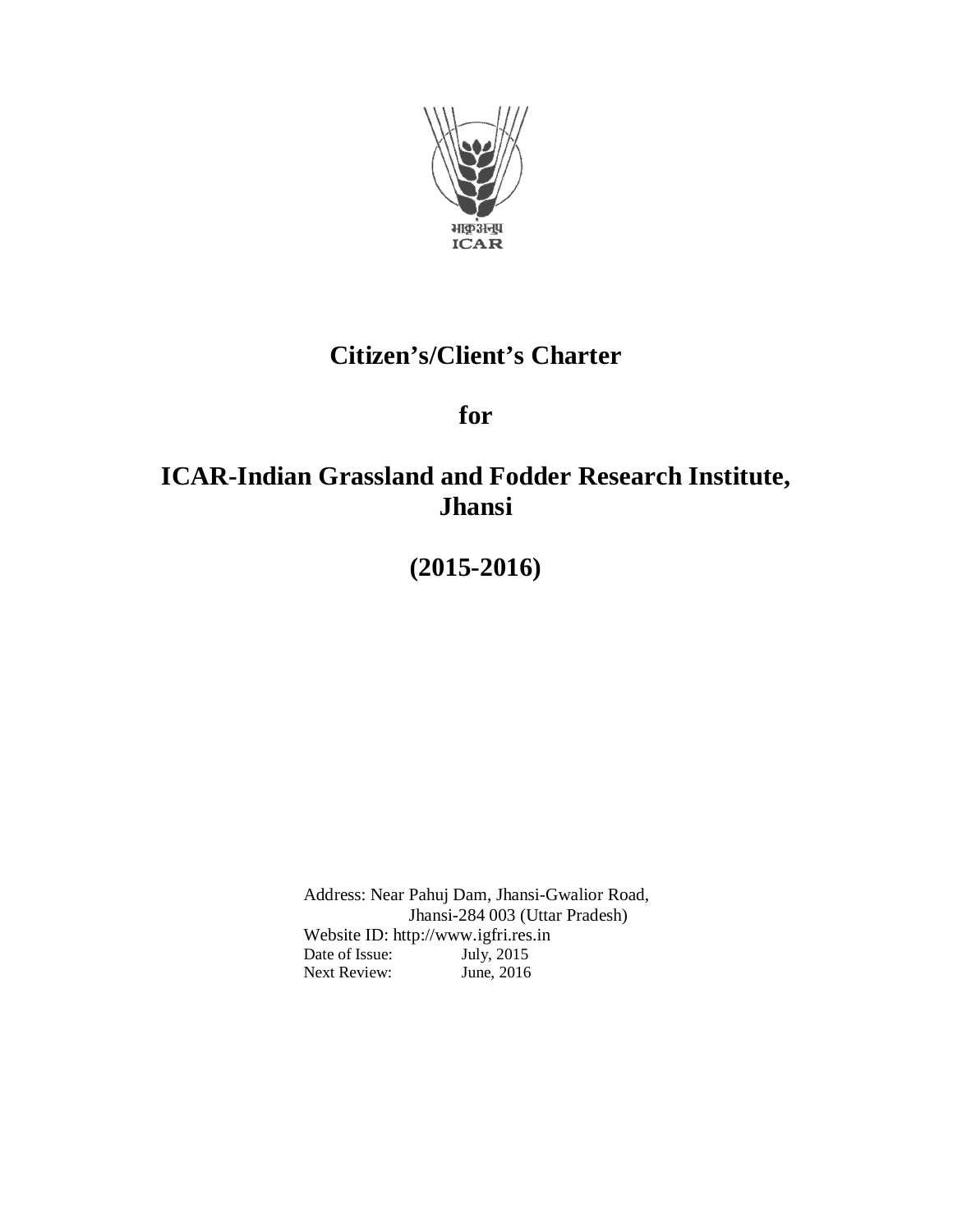#### **Vision and Mission**

#### **Vision**

Meeting the technological requirement of forage production and feeding systems for high livestock productivity with improved cultivars, eco-sustainable production, feeding and processing technologies

#### **Mission**

Generating and disseminating technologies for enhanced quality of forage and livestock productivity in socio-economic and environmental perspectives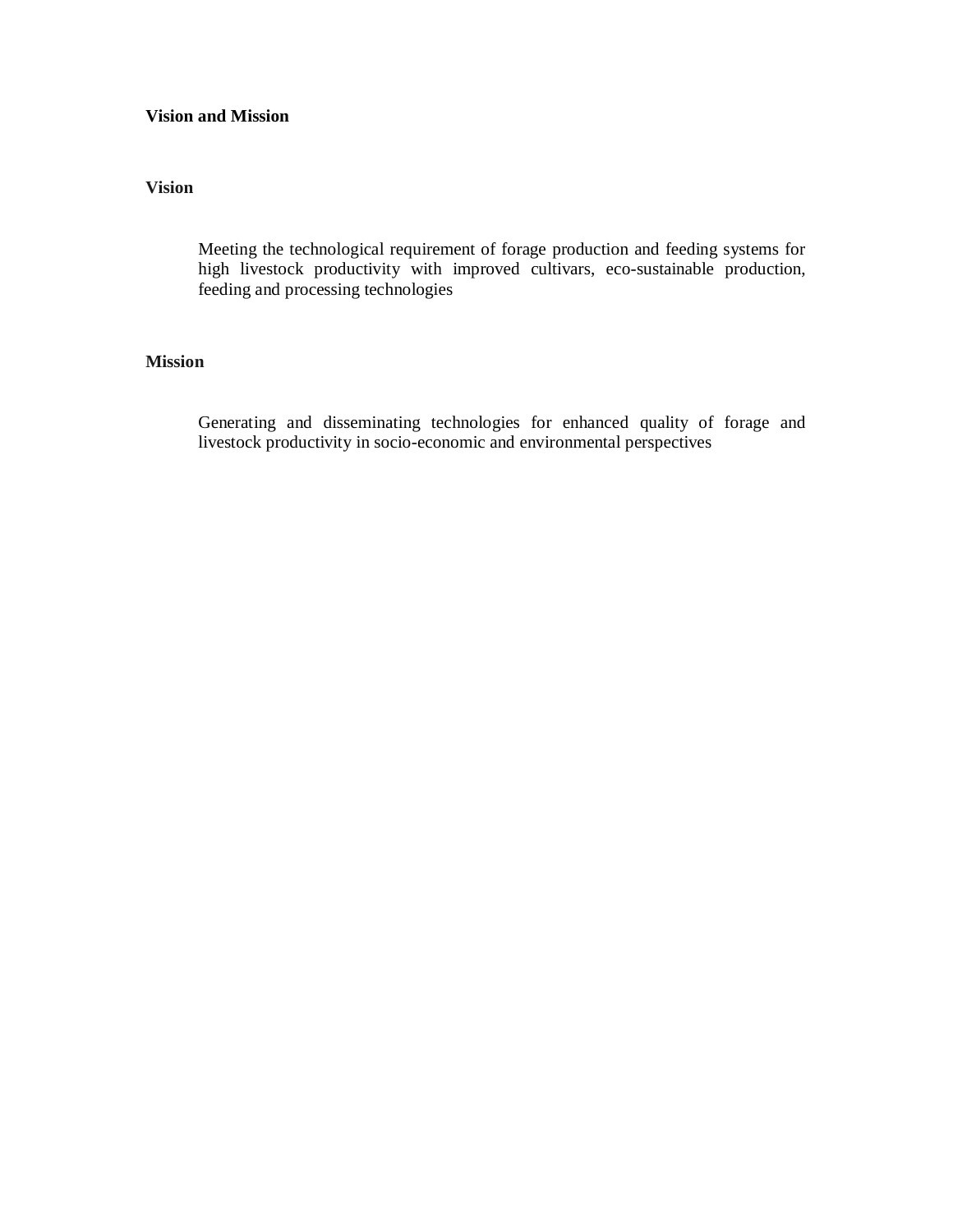## **Main Services/Transactions**

| S.             | Service(s)/Transa             | Weight | Responsible              | Email         | Mobile &         | <b>Process</b>       | Document        | Fees    |        |        |
|----------------|-------------------------------|--------|--------------------------|---------------|------------------|----------------------|-----------------|---------|--------|--------|
| No.            | ction(s)                      |        | person along             |               | <b>Land line</b> |                      | (s)             | Categor | Mode   | Amount |
|                |                               |        | with designation         |               | phone            |                      | <b>Required</b> |         |        |        |
| 1.             | Supply of seeds of $\vert$ 60 |        | Dr. R. V. Kumar,         | rvkumar4@re   | 09415505742      | Preparation of       | Receipt of      | $\ast$  | $\ast$ | $\ast$ |
|                | forage crops                  |        | I/C Head, Seed           | diffmail.com  | $0510-$          | consolidated         | indent          |         |        |        |
|                |                               |        | Technology               |               | 2730446-280      | indents for          |                 |         |        |        |
|                |                               |        | Division                 |               |                  | forage seeds         |                 |         |        |        |
|                |                               |        |                          |               |                  |                      |                 |         |        |        |
| 2.             | Supply of planting            | 20     | Dr. Sunil Kumar,         | headcp15 $@g$ | 09415719637      | Preparation of       | Receipt of      | *       | $\ast$ | $\ast$ |
|                | materials of forage           |        | Chairman (OIC,           | mail.com      | $0510-$          | consolidated         | indent          |         |        |        |
|                | crops                         |        | <b>Central Research</b>  |               | 2730446-215      | indents for planting |                 |         |        |        |
|                |                               |        | Farm) & Head,            |               |                  | materials of         |                 |         |        |        |
|                |                               |        | Crop Production          |               |                  | forage crops by      |                 |         |        |        |
|                |                               |        | Division                 |               |                  | service seekers      |                 |         |        |        |
|                |                               |        |                          |               |                  |                      |                 |         |        |        |
| $\overline{3}$ | Providing                     | 20     | Dr. Khemchand,           | kcmamnani@    | 07839932709      | Personal contact or  | Written         | $\ast$  | $\ast$ | $\ast$ |
|                | guidance/informati            |        | Head, Social             | gmail.com     | $0510-$          | through mail/        | request         |         |        |        |
|                | on forage                     |        | <b>Sciences Division</b> |               | 2730446-226      | correspondence by    |                 |         |        |        |
|                | production and                |        |                          |               |                  | the service seekers  |                 |         |        |        |
|                | utilization                   |        |                          |               |                  |                      |                 |         |        |        |
|                | technologies                  |        |                          |               |                  |                      |                 |         |        |        |

**\*** As per the norms/guidelines/rules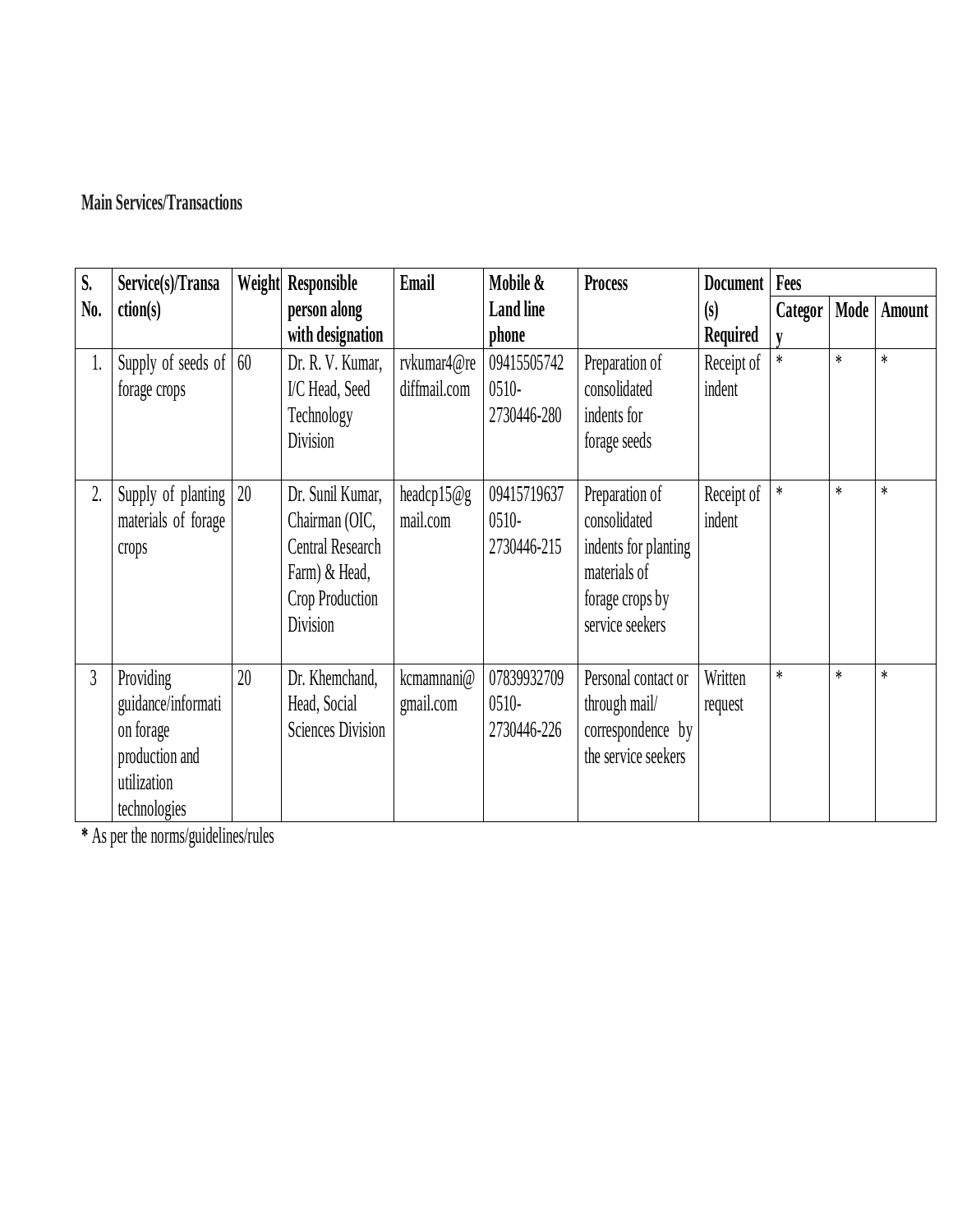### **Service Standards**

| S.No.          | Service(s)/Transaction(s)                                                              | Weight | Success Indicator(s)                                                                          | <b>Service</b><br><b>Standards</b> | Unit                   | Weight | Data Source                                                                        |
|----------------|----------------------------------------------------------------------------------------|--------|-----------------------------------------------------------------------------------------------|------------------------------------|------------------------|--------|------------------------------------------------------------------------------------|
| 1.             | Supply of seeds of forage<br>crops                                                     | 60     | Supply of forage<br>seeds to<br>indenting agencies<br>after receipt<br>of indent              | 30                                 | Working<br>days        | 60     | Seed Technology<br>Division/Farm Section                                           |
| 2.             | Supply of planting materials<br>of forage crops                                        | 20     | Supply of forage<br>planting materials to<br>indenting agencies<br>after receipt<br>of indent | 30                                 | <b>Working</b><br>days | 20     | Crop Production<br>Division/Farm<br>Section/Other<br>Divisions of the<br>Institute |
| $\overline{3}$ | Providing<br>guidance/information forage<br>production and utilization<br>technologies | 20     | Time taken for<br>providing<br>guidance/information                                           | 15                                 | Working<br>days        | 20     | Social Science<br>Division/ATIC                                                    |

## **Grievance Redress Mechanism**

| S.No. | Name of the Public Grievance   Helpline Number<br><b>Officer</b> |               | <b>Mobile Number</b> | Email                    |
|-------|------------------------------------------------------------------|---------------|----------------------|--------------------------|
|       | Dr. A.K. Misra                                                   | 0510-2730666. | 09453083485          | igfri.director@gmail.com |
|       | I/C Sr. Administrative Officer                                   | 2730158       |                      | asimkmisra@gmail.com     |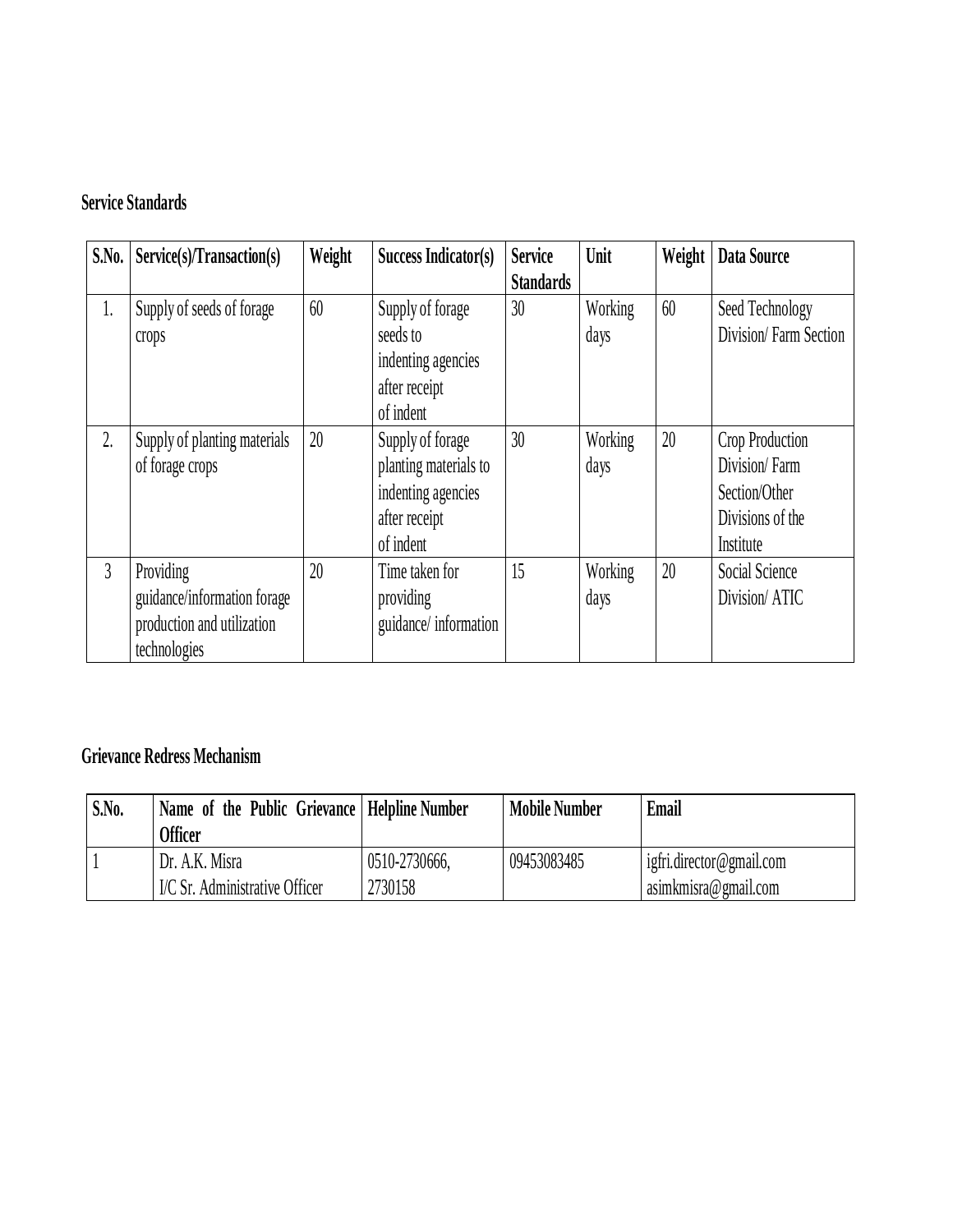### **List of Stakeholders/Clients**

| S.No. | <b>Stakeholders/Clients</b>                                                            |
|-------|----------------------------------------------------------------------------------------|
|       | Department of Animal Husbandry, Dairying & Fisheries, Govt. of India                   |
| 2.    | <b>State Agricultural Departments</b>                                                  |
| 3.    | <b>State Animal Husbandry Departments</b>                                              |
| 4.    | State agricultural and veterinary universities, research institutes                    |
| 5.    | <b>State Forest Departments</b>                                                        |
| 6.    | Krishi Vigyan Kendras                                                                  |
| 7.    | NGOs working on forage and livestock development                                       |
| 8.    | Private R&D institutions                                                               |
| 9.    | Research institutes                                                                    |
| 10.   | Seed Sector (Public / Private)                                                         |
| 11.   | Farmers                                                                                |
| 12.   | Livestock owners                                                                       |
| 13.   | Milk cooperatives and private feed manufacturers, feed ingredient buyers and suppliers |
| 14.   | State livestock farms                                                                  |

## **Regional Stations/Centres**

| S.No.          | Name of the Regional    | Landline      | <b>Mobile</b> | Email              | <b>Address</b>                                 |
|----------------|-------------------------|---------------|---------------|--------------------|------------------------------------------------|
|                | <b>Stations/Centres</b> | <b>Number</b> | <b>Number</b> |                    |                                                |
| I.             | <b>IGFRI</b>            | 0836-2447150  | 09731924228   | bgskumar@yahoo.    | IGFRI Southern Regional Research Station,      |
|                | <b>SRRS</b>             |               |               | com                | P.B. Road, Opp. UAS, Dharwad -580 005,         |
|                |                         |               |               |                    | Karnataka                                      |
| $\overline{2}$ | <b>IGFRI</b>            | 01437-220170  | 09461642052   | ssmeena $123@$ yah | <b>IGFRI Western Regional Research Station</b> |
|                | WRRS                    |               |               | 00.00m             | Avikanagar, Malpura, via-Jaipur,               |
|                |                         |               |               |                    | Tonk-304501, Rajasthan                         |
| 3              | <b>IGFRI</b>            | 0194-2305129  | 09419033482   | mailmedilipverma   | Old Air Field, K D Farm, CITH Campus,          |
|                | <b>RRS</b>              |               |               | @rediffmail.com    | Rangreth, Srinagar-190007 (J & K)              |